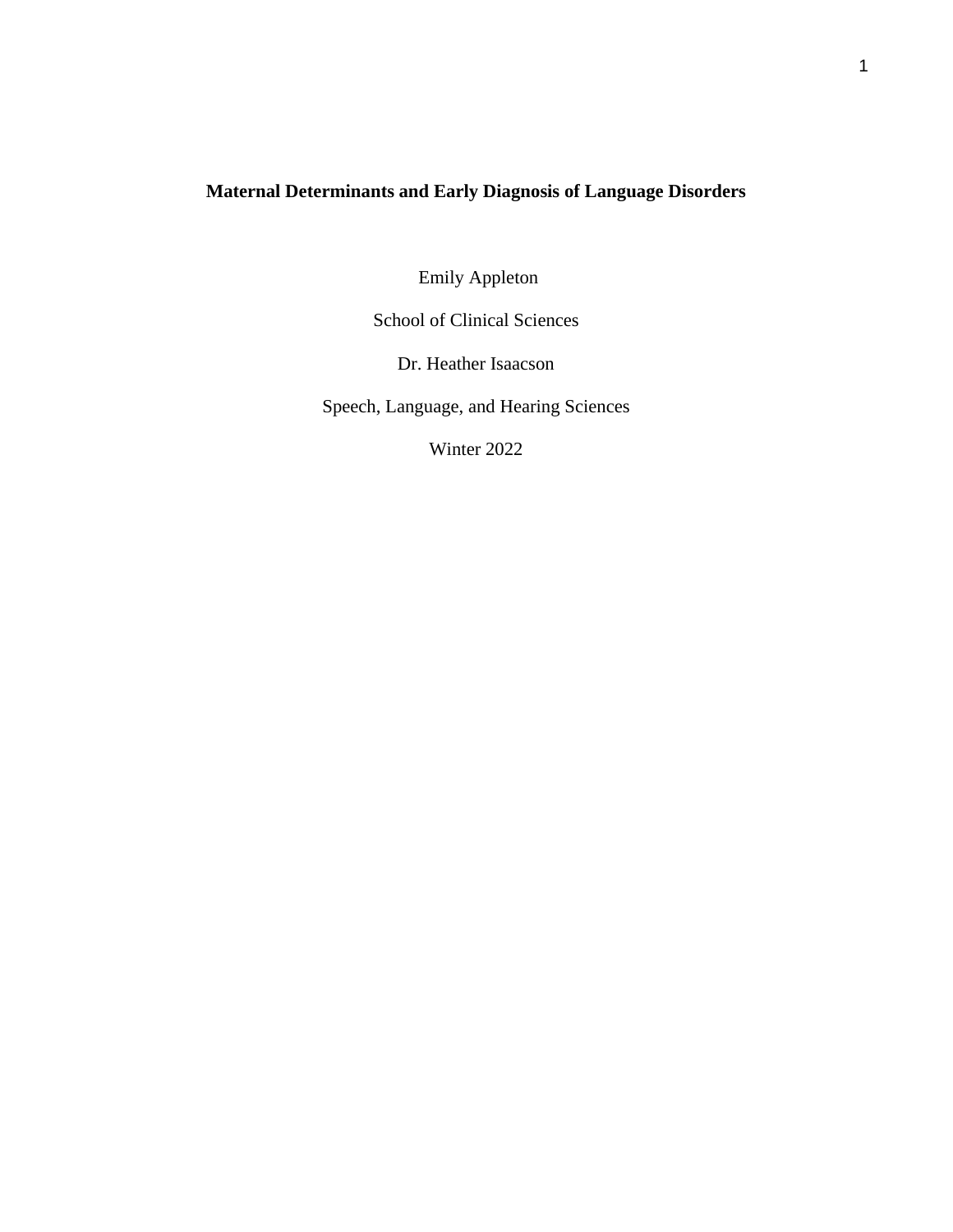### **Introduction**

A crucial milestone in one's childhood is developing and mastering their native language–a system of communication that unites a group of people. However, not all individuals achieve this milestone at the same rate and some may have underlying factors that prevent them from keeping up with their peers. One common factor that inhibits many children from reaching their language milestones at proper rates is a language disorder (LD)– "an impairment in comprehension and/or use of a spoken, written, and/or other communication symbol system" (ASHA, n.d.). A prominent problem with LDs currently is when they are being diagnosed. To elaborate, these LDs are not being diagnosed early and have the potential to lead to further issues for individuals. Some of these issues include academic difficulties, behavioral changes, and improper labels. (Philadelphia, 2015) A current assumption in regards to this issue is that there is a correlation between maternal determinants– awareness and access to resources–and the early diagnosis of LDs.

Influencing this awareness and access is a group of factors known as the social determinants of health. These factors include social factors, physical environment, people's behavior, and economic factors. All four of these elements revolve around and influence maternal awareness and resources which thus may impact when or even if a child is diagnosed with a language disorder. At large, the first years of one's life are critical due to it being the period during which one's route of lifelong health vulnerability is determined by the interplay of these determinants (Maggi et al., 2010).

Social factors such as education can impact a mother's awareness of language disorders. For example, not a lot is known about Developmental Language Disorder (DLD). Unless the social community the mother is in is knowledgeable on such matters, it is likely that she does not know much or anything about it (McGregor, 2020). On the other hand, the physical environment has more to do with a mother's access to resources. Not everyone lives close to a speech-language pathologist or an occupational therapist, making it difficult for their children to receive help or therapy. Furthermore, people's behavior, specifically a change in people's behavior, can bring awareness of a disorder or push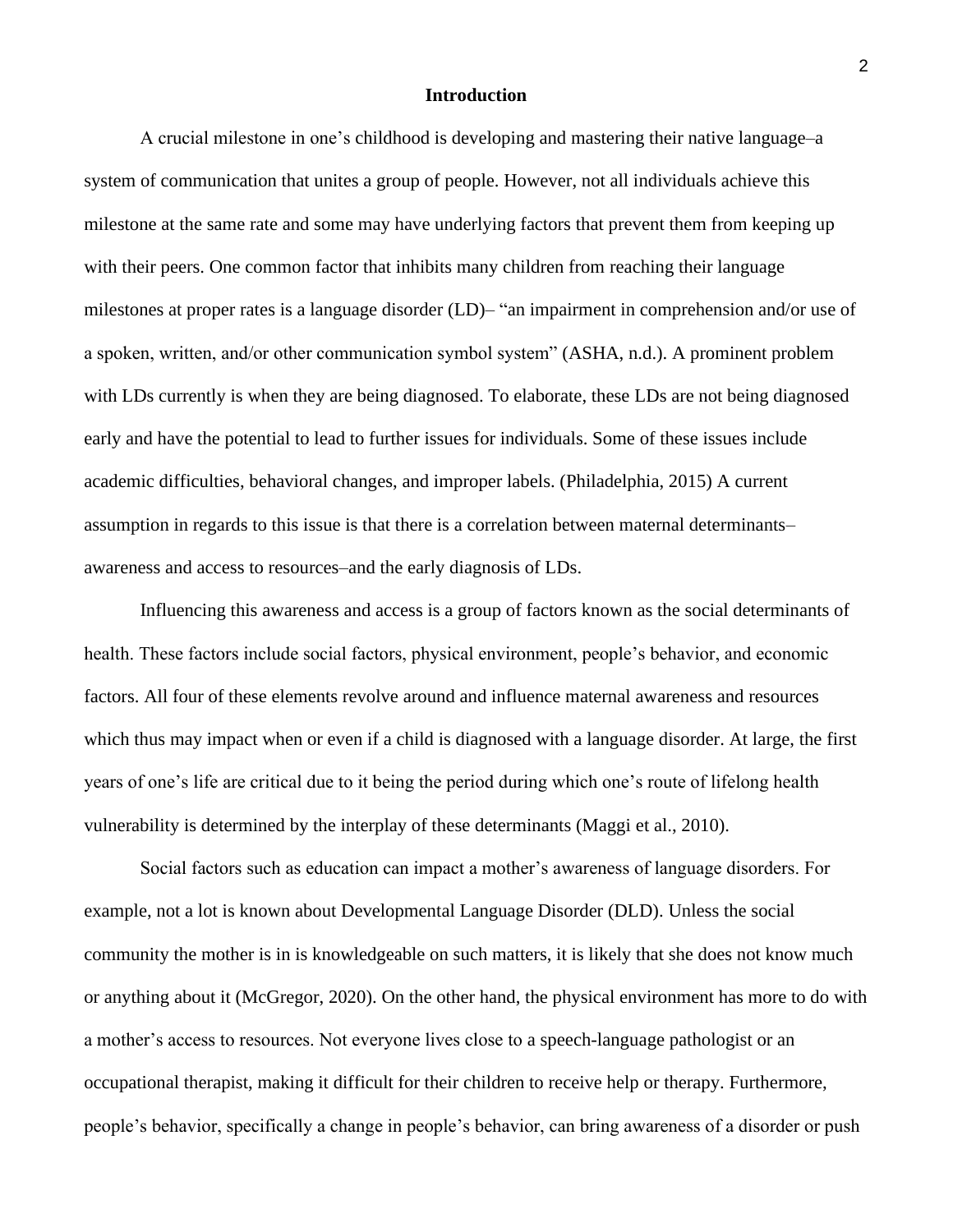a mother to get their child evaluated. Lastly, economic factors strongly relate to both a mother's understanding of possible disorders and access to treatment–better finances can lead to better education about subject matters such as language disorders and open more doors for treatment. A proper and early diagnosis relies on these factors being prominent and balanced within a mother's community (Maggi et al., 2010).

## **Background**

Health can be defined as "a state of complete physical, mental, and social well-being" (Crosby et al., 2012). In essence, health goes beyond the absence of disease. In regards to language, there are crucial milestones that individuals have to reach to maintain a healthy developmental status. Outlines of these milestones are provided by health organizations such as the CDC and ASHA. Even before a baby can produce comprehensible words there are goals that they must meet in order to maintain this status. According to the CDC, before a child's first birthday, they should begin to babble, respond to sounds– including the utterance of their own name–and understand the basics of the English language; it is known that a baby comprehends a language before it is able to speak it. At age one, those incoherent strings of letters or babbling turn into proper words. As the years go by, their language abilities should continue to become more and more complex. In particular, they should be gaining a sizable vocabulary and gradually internalizing grammar rules for their native language. By the time the child is five years old, they should be able to speak very clearly, using full sentences (CDC, 2022).

Now, if a child does not meet some of these milestones, it could indicate that there is an issue with their language development. However, this is very much a gray area due to the possibility of the child merely being a late bloomer (ASHA, n.d.) Nonetheless, if there is any suspicion that the child is falling behind developmentally, it is advisable to act early and get them evaluated. The earlier the intervention, the earlier the child can receive extra support, if needed, and learn the language skills necessary to keep up with their peers (Lewis, 2018).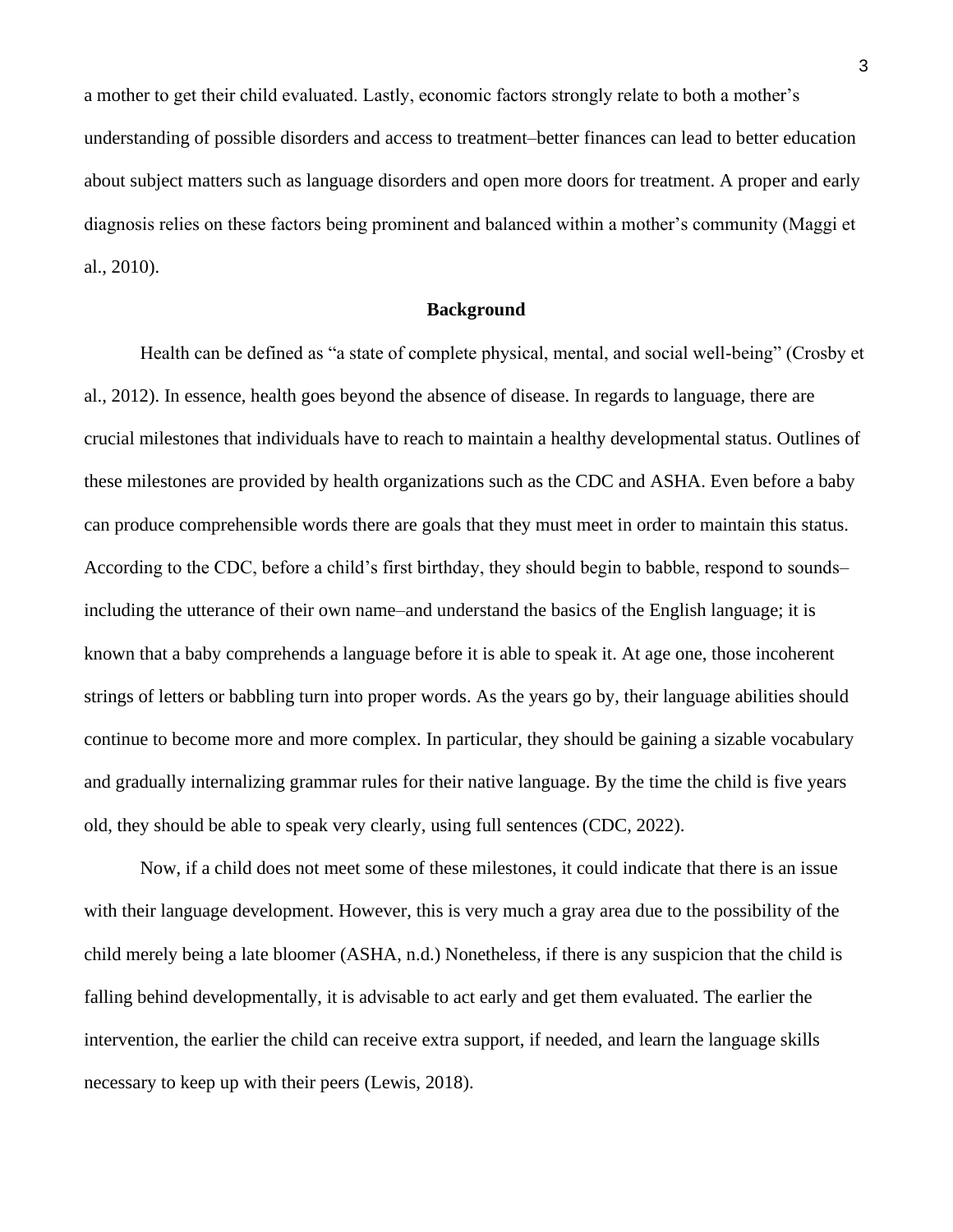#### **Current Studies and their Contributions**

Recent studies have explored the connection between parents and the diagnosis of a language disorder in their children via a mixed-method approach. The main assumption is that parents have a long-lasting impact on their children's language abilities because they have more opportunities to interact with their children on a daily basis (Aydin Uysal, 2019). Due to this heavy interaction, the early detection of possible LDs falls into the laps of parents. The following studies have inspected the obstacles that the parents may have faced and thus prevented early detection.

In 2019, a questionnaire design was utilized to discover the demographics of participants and their awareness and knowledge of speech and language therapy and the profession itself. The majority of the participants were 36 to 40-year-old females who had at least a high school education and held a lower-income status. The study results disclosed that the awareness of speech and language therapy and speech-language pathologists (SLPs) was low. Specifically, it was reported that 85.9% of the participants never were exposed to any information regarding speech and language therapy. Additionally, when participants were asked to make judgments on which disorders that SLPs treat, the participants were collectively undecided on language disorders. Overall, it can be concluded that the reason for this limited knowledge is related to the low socioeconomic status and education level of the participants (Aydin Uysal, 2019).

However, other studies show that limited knowledge due to socioeconomic status and education level is not the only obstacle. Another possible obstacle that parents face is that their concerns and opinions are being dismissed by professionals due to how they construe their child's impairment. Additionally, studies show that the differences between the screening and diagnosis processes that exist throughout the world can have an impact as well (Jensen de López et al., 2021). This is exacerbated by the fact that language disorders are not visible to the naked eye and impact each individual differently. Qualitative reports show that the majority of parents recognize a change in their child's language abilities, but are not sure which specific disorders are present (Jensen de López et al., 2021).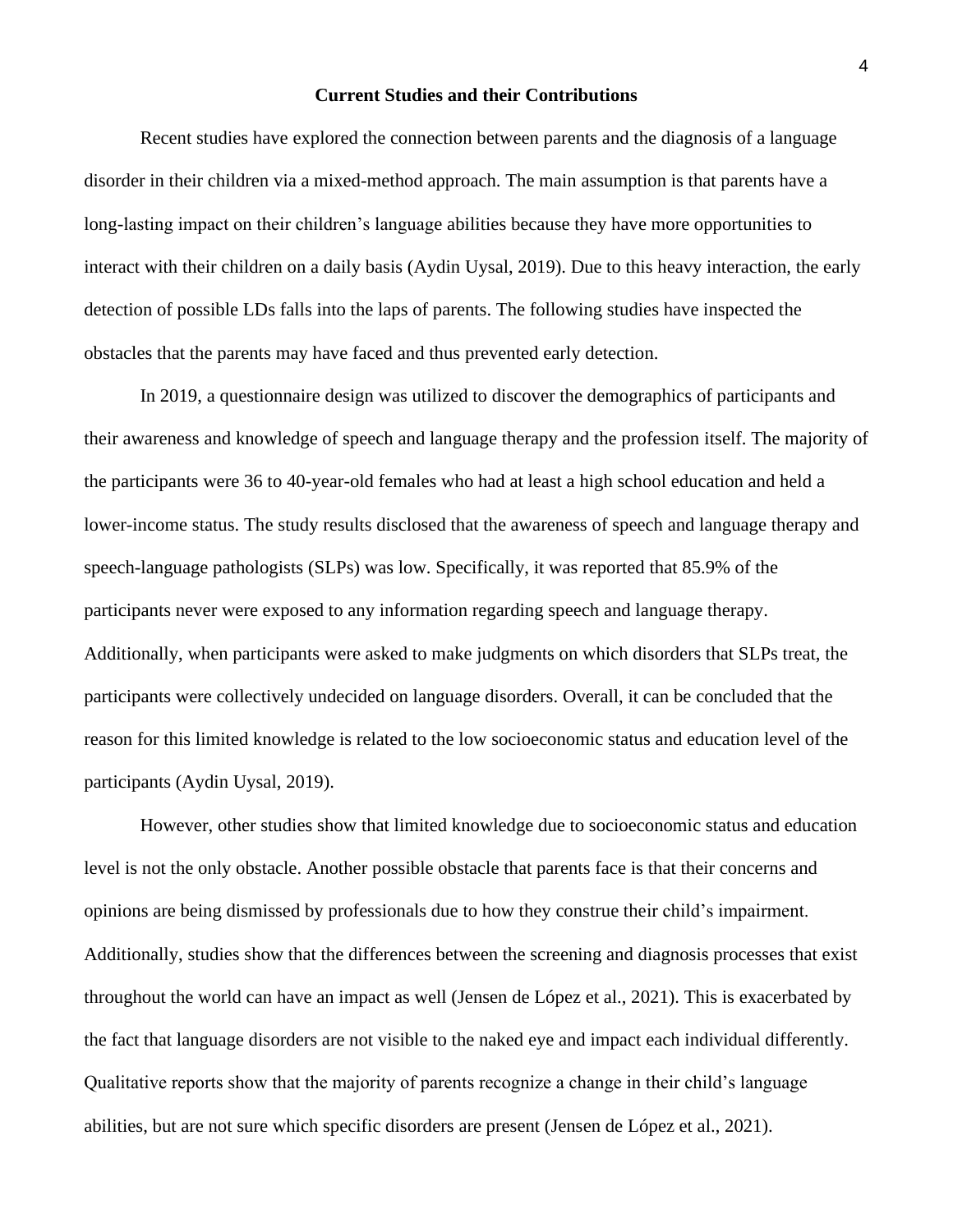This is further proven by studies that used parents as screening measures. When parents showed concern, it was reflected in their child's performance on various language tasks. This shows a relatively strong correlation. Overall, though, results have shown that as of yet, proper identification of LDs using parent-based information is not possible–only correlations can be constructed (Bélanger, n.d.). These findings stress the importance of SLPs partnering up with parents in order to come to a diagnosis as early as possible. To elaborate, each side does not have all the information, simply the parents have the daily experience, yet the SLPs have the expertise.

#### **Conclusion & Significance**

Learning one's native language is a process that every child goes through. However, some are put at a disadvantage due to hidden impairments known as language disorders. The main issue at hand is not the disorders themselves, but when they are discovered and diagnosed. As previously stated, the earlier a child is diagnosed, the earlier he/she can receive needed services. It has been found that the time of diagnosis is impacted by a number of factors. First, parents do not have all the information. They may be able to recognize changes in their children but are not necessarily able to connect those changes to a language disorder. Even though parents spend a vast amount of time with their children, they are not professionals in the field of speech, language, and hearing sciences. Additionally, it has been found that as of yet, optimal methods of diagnosis of language disorders do not exist. This makes the task of getting children diagnosed early even more difficult. However, a patient-centered approach is recommended when a child is appropriately diagnosed or even just suspected to have an underlying impairment. This patient-centered approach appeals to the individual and their needs, values, and preferences. The patient is involved in every step of the clinical decision process (*Patient-Centered Care*, n.d.) Finally, it was found that demographics and where a family inhabits may play a role in when a child is diagnosed. Simply, access to higher income and education can assist a parent in getting their child the finest treatment available. Also, there are different methods for diagnosis that exist in the world and even among the 50 states.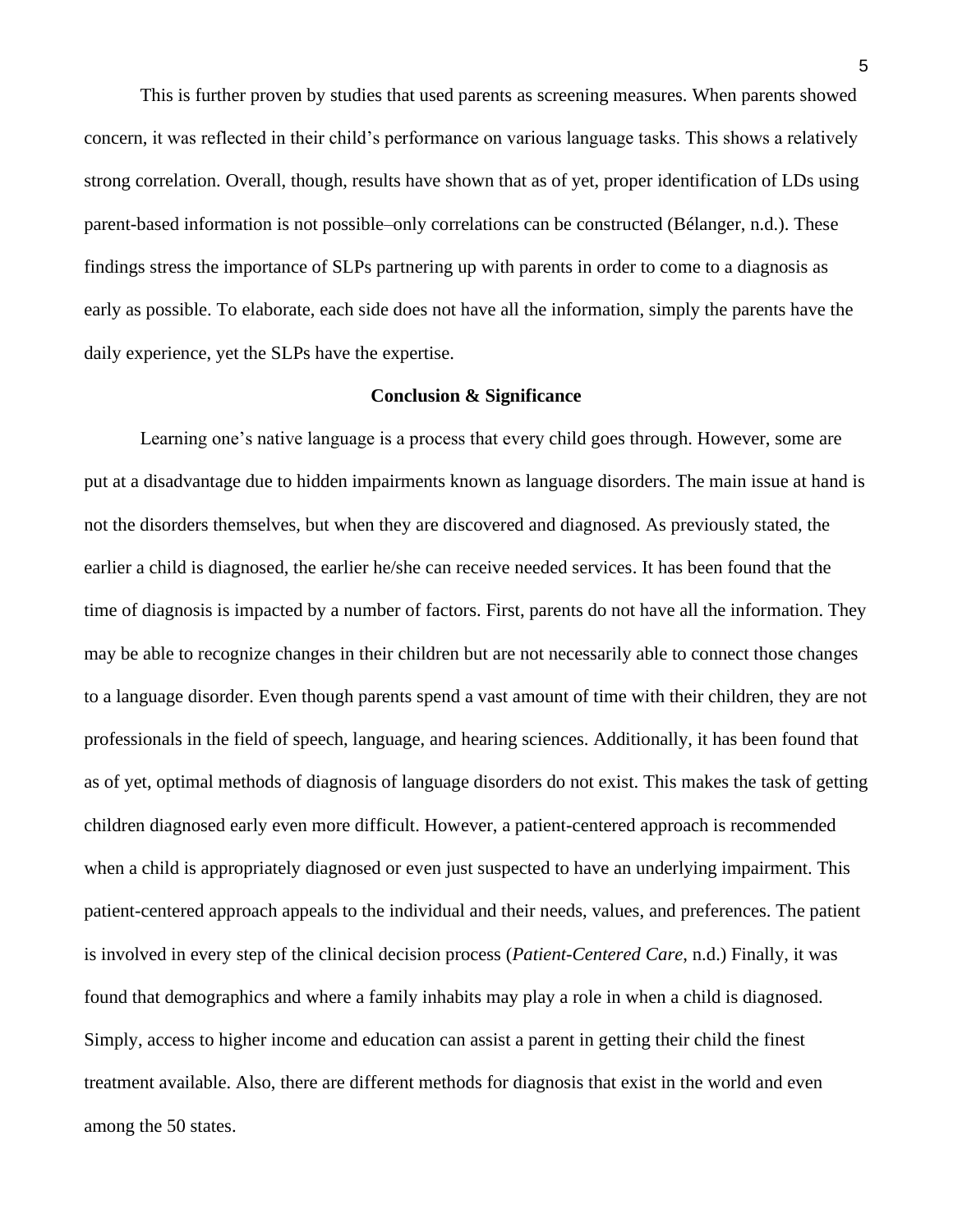These findings are significant because they emphasize the need for parents to be educated. Parents are the advocates for their children. If they are not knowledgeable on impairments such as these, then their children could end up being overlooked. Thus, it is important for information to be spread about LDs and how parents can seek help. This vital information can prevent labels and allow children to not fall behind.

Although significant data has been found, there are still some recognized limitations. The broadest limitation is that there is a lack of data concerning LDs–such as DLD–in general (McGregor, 2020). This absence of research can explain the small number of studies found regarding this topic and the reason for non-optimal treatment methods. It was also noticed that most scientific efforts were focused on deficits LDs can cause and their risk factors and not on the diagnosis process itself. Additionally, the prime focus of several studies was not the time of diagnosis, but the diagnosis itself. Thus, future research should be spent on gathering more data on LDs such as DLD and similar disorders that have not been looked into as much.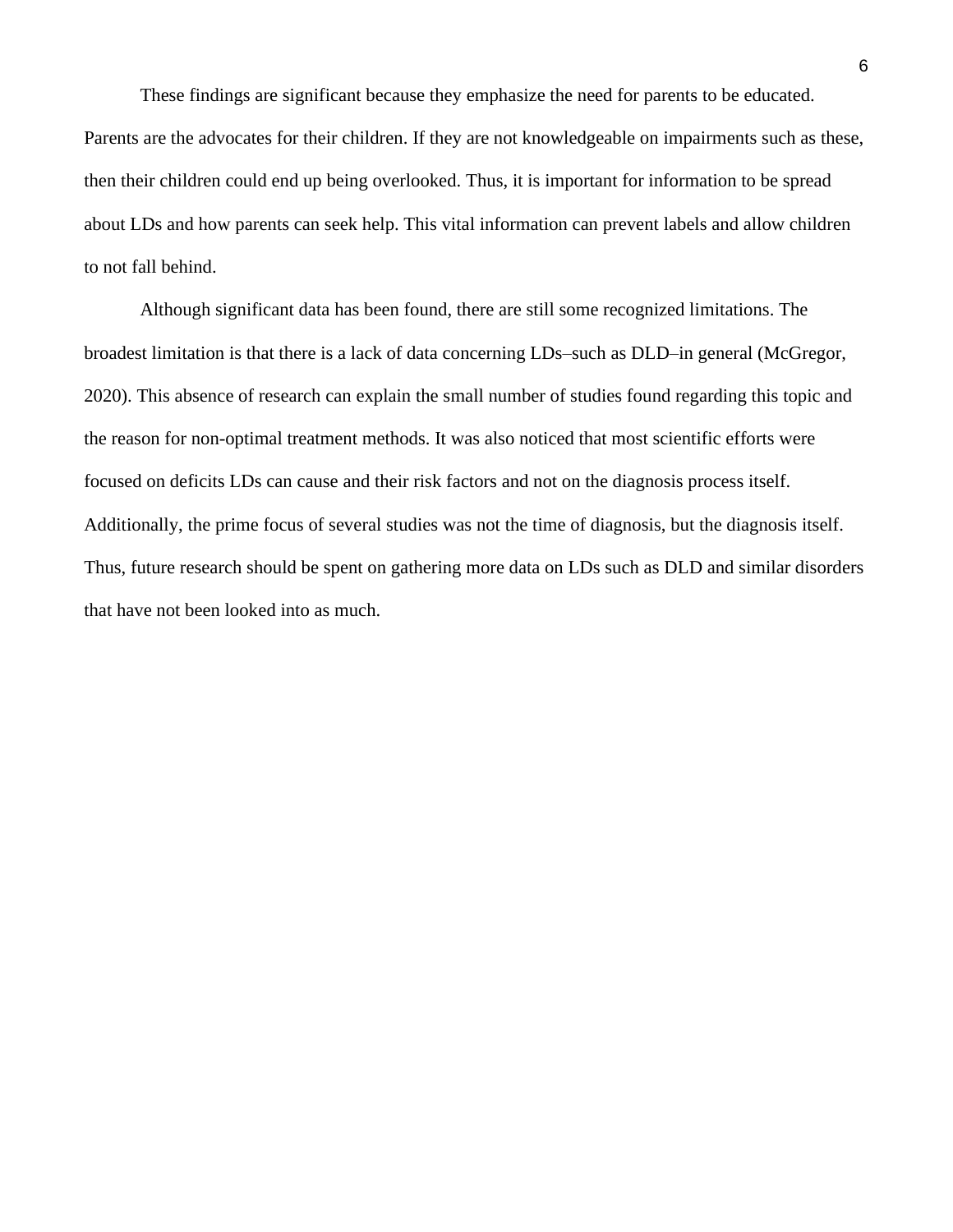#### **Bibliography**

- Aydin Uysal, A. (2019). The Views and Knowledge of Parents of Children with Speech/Language Disorders on Speech and Language Therapy in Turkey. *Examines in Physical Medicine & Rehabilitation*, *2*. https://doi.org/10.31031/EPMR.2019.02.000533
- Bélanger, R. (n.d.). *Parents as Partners: The Early Identification of Children at Risk of Developmental Language Disorders Using Valid Parent Questionnaires*. 11.
- CDC. (2022, March 31). *What is a Developmental Milestone?* Centers for Disease Control and Prevention. https://www.cdc.gov/ncbddd/actearly/milestones/index.html
- Crosby, R., Wendel, M., Vanderpool, R., & Casey, B. (Eds.). (2012). Rural populations and health: Determinants, disparities, and solutions. Jossey-Bass.
- Jensen de López, K. M., Lyons, R., Novogrodsky, R., Baena, S., Feilberg, J., Harding, S., Kelić, M., Klatte, I. S., Mantel, T. C., Tomazin, M. O., Ulfsdottir, T. S., Zajdó, K., & Rodriguez-Ortiz, I. R. (2021). Exploring Parental Perspectives of Childhood Speech and Language Disorders Across 10 Countries: A Pilot Qualitative Study. *Journal of Speech, Language, and Hearing Research*, *64*(5), 1739–1747. https://doi.org/10.1044/2020\_JSLHR-20-00415
- *Language In Brief*. (n.d.). American Speech-Language-Hearing Association; American Speech-Language-Hearing Association. Retrieved April 7, 2022, from https://www.asha.org/practice-portal/clinical-topics/spokenlanguage-disorders/language-in-brief/
- *Late Blooming or Language Problem?* (n.d.). American Speech-Language-Hearing Association; American Speech-Language-Hearing Association. Retrieved April 7, 2022, from https://www.asha.org/public/speech/disorders/late-blooming-or-language-problem/
- Lewis, N. (2018, December 15). *Our Role in Early Identification* (world) [Discussion]. The ASHA Leader; American Speech-Language-Hearing Association. https://doi.org/10.1044/leader.FMP.22012017.6
- Maggi, S., Irwin, L., Siddiqi, A., & Hertzman, C. (2010, August 25). *The social determinants of early child development: An overview—Maggi—2010—Journal of Paediatrics and Child Health—Wiley Online Library*. https://onlinelibrary.wiley.com/doi/full/10.1111/j.1440-1754.2010.01817.x